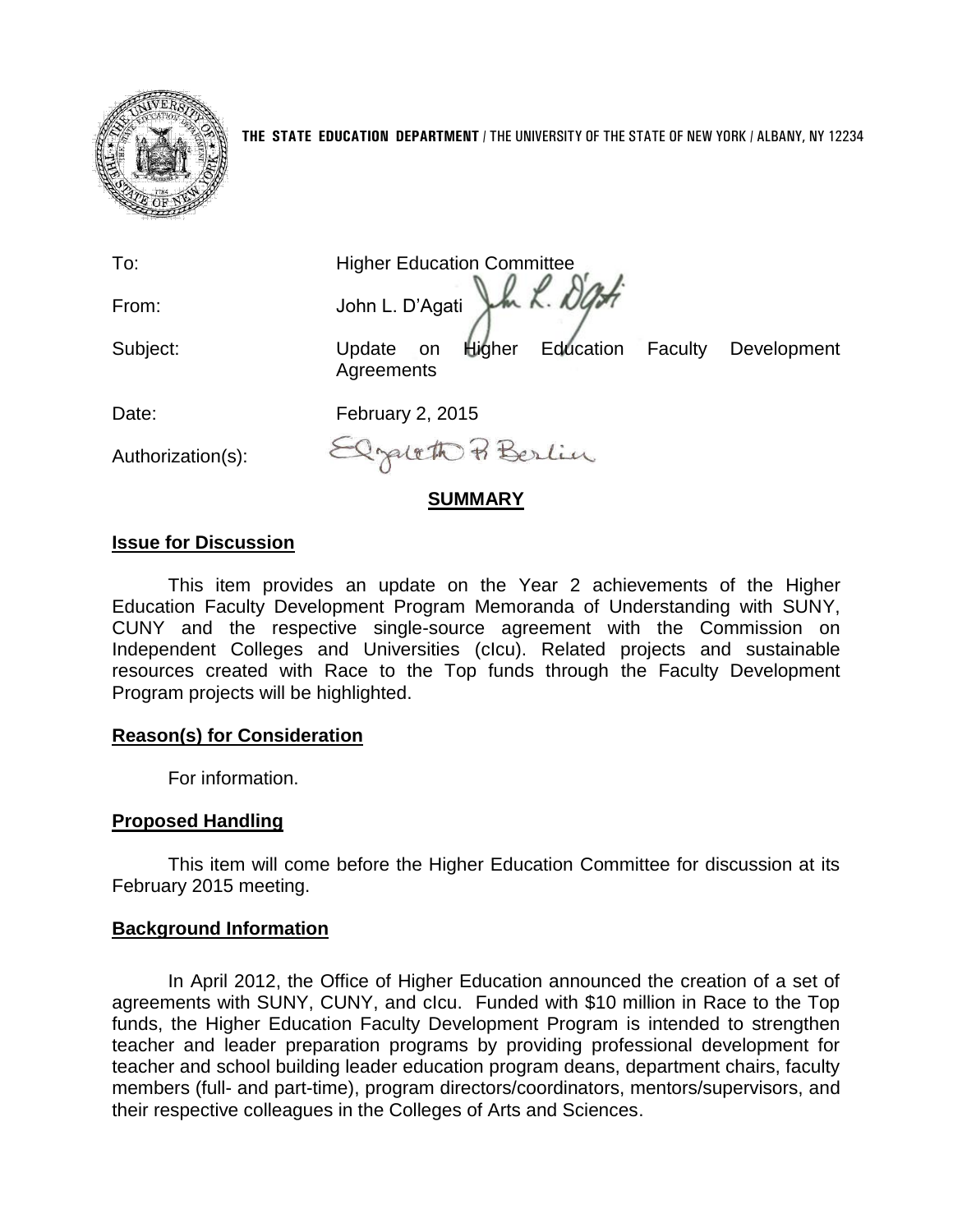Over the past two and a half years, each sector has implemented a variety of professional development activities and events focused on aligning higher education with the current P-12 reforms. The scope of work for each faculty development project includes preparation for all new certification examinations [Academic Literacy Skills Test (ALST), Educating All Students test (EAS), Revised Content Specialty Tests (CST), and edTPA], and includes aspects of the reform agenda such as Common Core, teacher and principal evaluations, data-driven instruction, and clinically rich teacher and leader preparation. New partnerships between P-12 schools and institutions of higher education have been forged on campuses across the state, as faculty and staff work to successfully prepare our future teachers and leaders.

In October 2013, the U.S. Department of Education approved NYSED's request for a no-cost extension through June 2015 for the current scope of work for each sector. An additional \$1.5 million was allocated to all three sectors to support the development of a new scope of work by each sector with topics derived from recommendations from the field.

Enhancing this current scope of work, while leveraging the momentum of the faculty development projects and the intersection of this work with our shared state goals and initiatives concerning P-20 collaboration, each sector was awarded an additional \$500,000 in the fall of 2014 to implement activities to support and strengthen one or more of these areas of focus. Examples of this work include:

- SUNY has empanelled a TeachNY Advisory Council bringing together key individuals within SUNY institutions, as well as stakeholders in the P-12 sector, broader school communities, and beyond, to address policies that can directly support priorities focused on achieving sustained improvement in the education of teachers, school building and district leaders, and needed parallel school renewal. Three Leadership Task Forces (LTFs) of Council Members supported by Master Teachers and SUNY System Administration staff have focused on priority areas and provided recommendations to the full Advisory Council on:
	- o Recruitment, Selection, and Cultural Competence;
	- o Curricular Design, Pre-Service Education, Simultaneous Renewal, and Related Partnerships; and
	- o Induction, Continuing Professional Development, and Teacher Leaders
- CUNY is working to strengthen undergraduate and graduate pathways to develop programs that build on diversity and linguistic diversity. For example, faculty members at Brooklyn College are currently working to establish early childhood/bilingual and childhood/bilingual 4+1 programs (undergraduate degree to master's degree in five years). The College of Staten Island has also established a new Teaching English to Speakers of Other Languages (TESOL) master's program and is using MOU funds to help identify and recruit a strong, diverse group of special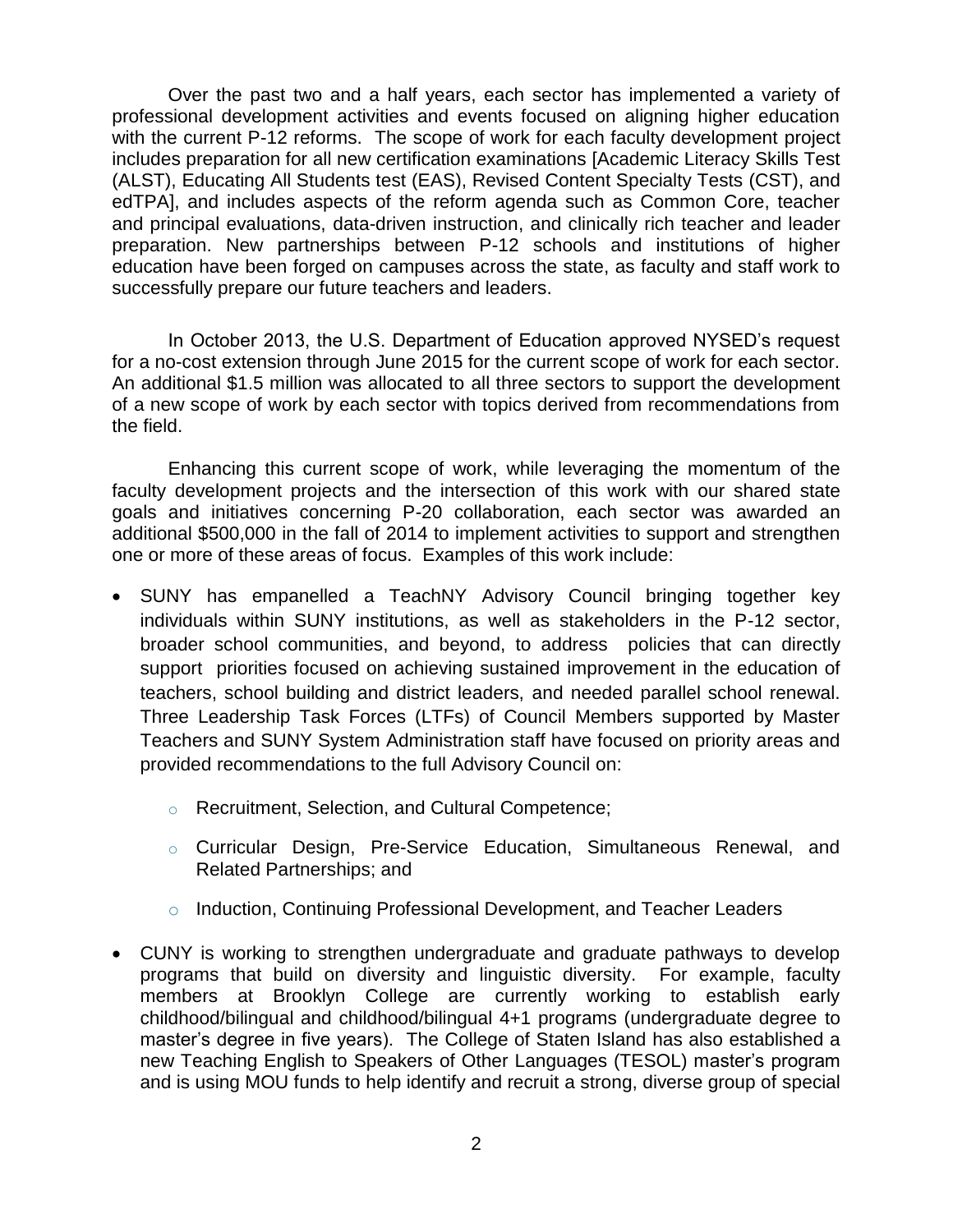education candidates who will take additional master's level courses to become dually certified in special education/TESOL.

• clcu is highly focused on building and improving P-12/Higher Ed relationships. One of their regions is creating a professional development program (on-site and online) for cooperating teachers to provide a knowledge base for edTPA, EAS, ALST and effective mentoring techniques necessary for their work with student teachers. This is expected to lead to increased awareness among P-12 partners of edTPA and new NYSED teacher certification requirements and Regents Reform initiatives as it relates to new teacher and leader preparation, and increase the number of teachers knowledgeable about edTPA.

# **Office of Higher Education Update**

The Office of Higher Education (OHE) continues to provide ongoing support to New York State institutions of higher education with their implementation of the Regents Reform Agenda and their preparation for the new and revised certification examinations in the following ways:

- Designation of OHE staff to serve as direct liaison(s) to the field;
- Coordination and participation in campus-based, regional or statewide events;
- Development and distribution of web-based resources, sharing best practices;
- Collaboration and participation in the implementation of each sector's design and implementation plans, execution of the plans, and follow-up evaluations;
- Sponsorship of webinars, conferences, and meetings where certification examinations were discussed;
- Quarterly reporting and monthly monitoring calls; and
- Frequent ongoing engagement with programs to address concerns or resolve issues in a collaborative manner.

## **Sustainable Deliverables from the Faculty Development Agreements**

In its first year of implementation, the Higher Education Faculty Development Program resulted in numerous innovative approaches across sectors that will positively impact the alignment between teacher and leader preparation programs and the needs of P-12 schools and districts now and in the future.

These innovations continued throughout the second year of implementation, with a variety of web-based resources designed to strengthen teacher and leader preparation programs including webinars, videos, and professional development modules or toolkits for faculty members. Examples of sustainable resources created through the Faculty Development projects include:

 TeachNY, an initiative to sustain the work of ensuring better prepared educators by putting in place policies for decades to come concerning the best preparation possible for teachers and school leaders in New York State.